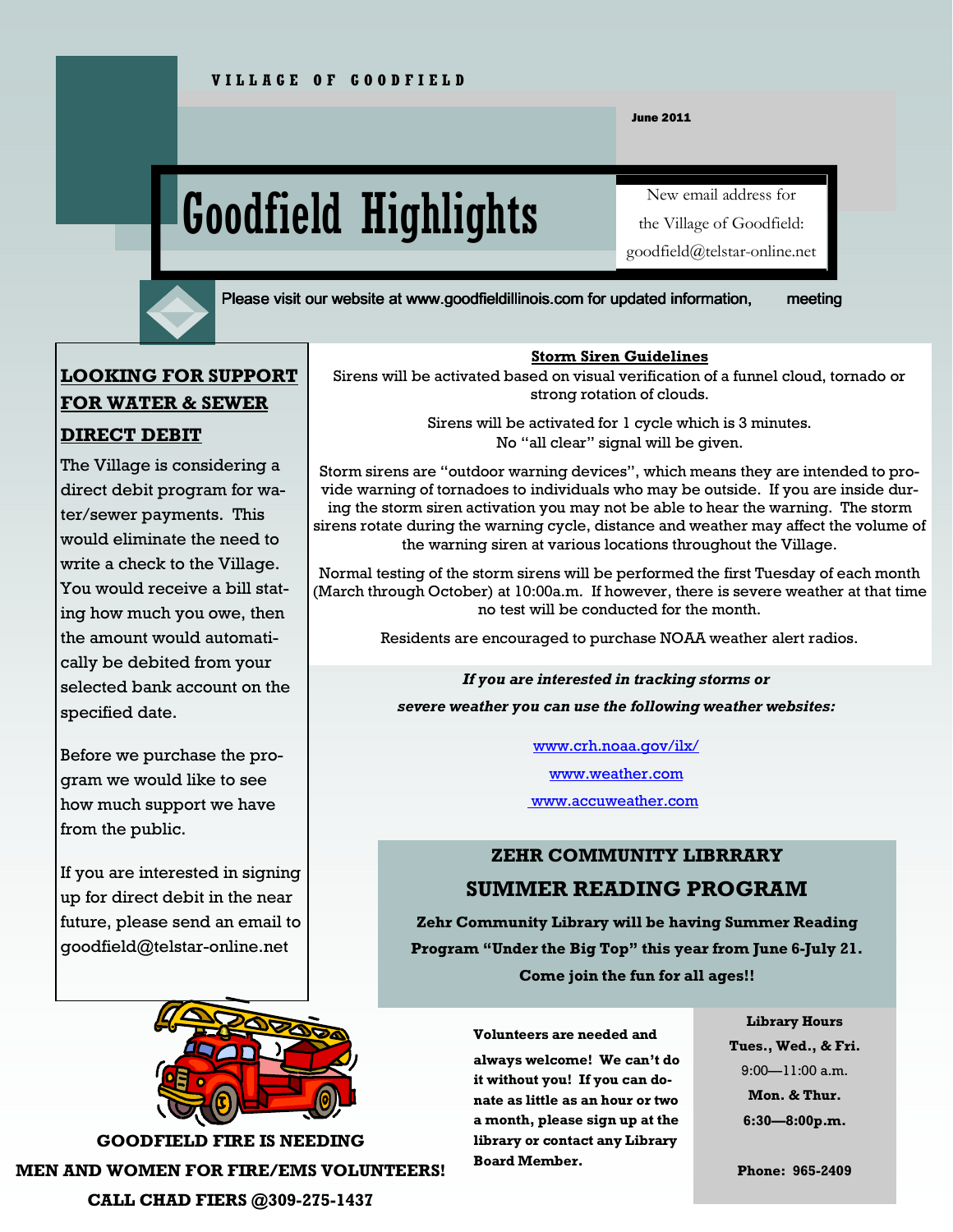# From the Police Department

The Police Department wishes all a safe and fun summer, remember to be especially watchful for children at play!

The Police Department will be happy to conduct extra patrols at your residence while you are away on vacation. Please call the Police Department at 309-447-6265 or the Village Hall at 965-2517 to make arrangements.

Help us keep Goodfield a safe place for all to enjoy by promptly reporting any suspicious activity. All calls are welcome, at any time and we do investigate all reports. Please keep the following phone numbers handy:

#### Contact information for the Deer Creek/Goodfield Police Dept.

| <b>Emergency</b>                 | 911      | <b>Tazewell County Dispatch</b> | 800-322-0166 |
|----------------------------------|----------|---------------------------------|--------------|
| <b>Deer Creek Police Station</b> | 447-6265 | <b>Woodford County Dispatch</b> | 309-467-2375 |
| <b>Chief Jim Edwards (cell)</b>  | 222-1459 |                                 |              |

PROJECTS UPDATE

Street Tar & Chip includes: Birkey St., DMI Road, Maple Drive and Deer Lakes Drive from Martin Drive to dam.

Bids have been accepted from GA Rich, Deer Creek, to install a remote chlorinator in the water tower #2 to maintain a more consistent chlorine level in the water.



DSS LLC (VERMEER) has annexed approximately 14 acres south of I-74, which includes the Old Stuckey's building that has been demolished! This is a definite plus for the community.

Vermeer sells, services and maintains boring, trenching and excavating equipment for contractors and industry. Their current location is outside of Eureka and they plan to be in their new facility in November 2011. We welcome them to Goodfield!!

Park Reservations Call Del Slusher at 965-2352 Park is open May 1 Through October 1



If you have any used flags which need proper disposal please drop them off at the Village Hall. We will see that they get to the American Legion for proper and respectful disposal.

Homeowners should be aware that roofing work does not require a Building Permit, however roofing firms must be licensed in Illinois and insured. General Contractors are not permitted to provide roofing services unless they also have an active roofing contractor license. You can visit www.idfpr.com and click on license look-up to confirm that the roofing contractor license is active and in good standing.

#### ADDWC RECYCLING

ADDWC has a 24/7 drop off in Goodfield behind Village Hall for recycling newspapers, magazines, books-hard cover and paper back, office paper –all colors including envelopes, aluminum cans and flattened cardboard.

Other recyclables such as used motor oil and electronics may be dropped off at 200 Moody Street in Eureka.

If you have any questions, please feel free to contact us at (309)467-3015.

Thank you for your support!

#### ADDWC

The Association for the Developmentally Disabled of

Woodford County is a small, nonprofit agency providing quality, person-centered individualized services for adults with developmental disabilities. We offer community living options, home-based support services, employment and training programs and advocacy for residents in central Illinois. In addition, ADDWC offers recycling services for Woodford County.

ADDWC is dedicated to recycling in Woodford County and in 2008 processed over 1 million pounds of recyclables. We are looking forward to growing the program with the community over the coming years.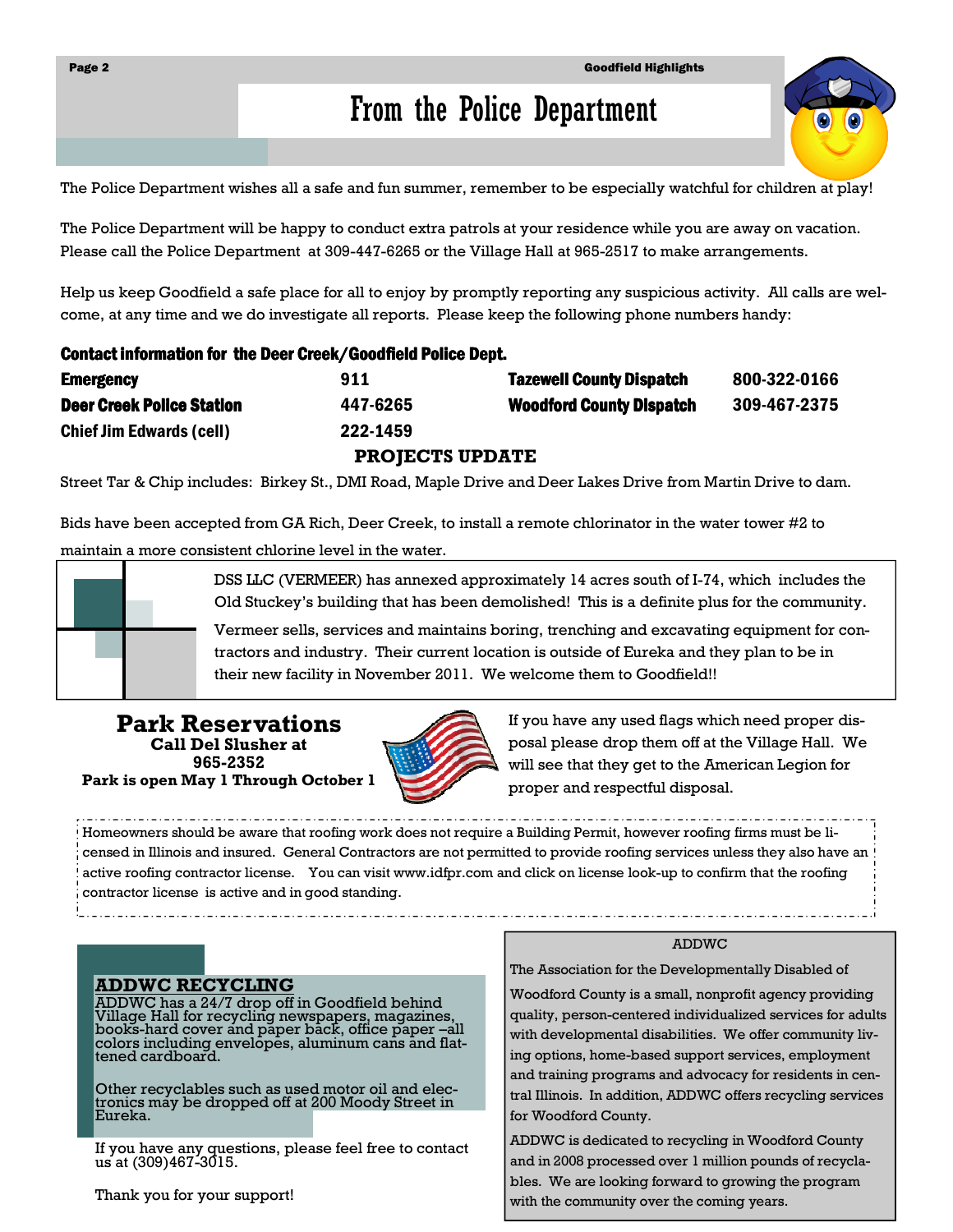#### VILLAGE INFORMATION & CODE CHANGES

### SUMP PUMP/DOWN SPOUTS MUST BE DISCONNECTED FROM SANITARY SEWER:

It is illegal to connect the output from sump pumps or roof downspouts into the sanitary sewer system! Unfortunately, this results in huge problems at the sewer plant. When it rains a very large amount of excess flow enters the system, even from a single downspout or sump pump. It is because of these problems that such hookups are illegal. Anyone who knows they have an illegal hookup should disconnect it immediately. The preferred location for sump pump drains and downspouts is on top of the ground and no closer than 10' from your property line. If you are unsure of a possible illegal connection contact the Village Hall at 965-2517 and we will help you identify if you have an illegal hookup. We will not impose fines on those who cooperate to help us with this problem. Occasionally our employees will come door to door to perform inspections. Please understand and cooperate as this is an important part of controlling your sewer costs.

#### Burning in the Village

Open burning of yard waste and garbage can create problems for yourself and neighbors. Village Codes states, "It shall be unlawful for any person to burn any garbage, refuse, shingles, tires, plastics or any petroleum products within the Village. No material of any description shall be burned in an open fire after 8:00p.m., or before 7:00a.m. Burning is prohibited on any public streets, sidewalks or alleys of the Village." Please do not try to burn freshly cut grass clippings!

#### Street Repairs

Street repairs and maintenance work will start soon to repair some street damage along with maintenance of ditches and the edges of the roads. This may result in grading the ditch area along the road to promote better drainage. Keep in mind your property line usually ends 10-15 feet from the edge of the street. This allows us to perform maintenance to the road and ditches as needed in the public right of way.

#### CHANGES HAVE BEEN MADE TO ORDINANCES PERTAINING TO MAILBOXES, ANIMAL CONTROL AND OFF STREET PARKING. CONTACT VILLAGE OFFICE AT 965-2517 WITH ANY QUESTIONS.

#### Swimming Pools

Building Permit is required for in-ground swimming pools along with proper fence and self locking gates. No permit is required for erection of portable pools of 3,000 gallons or less capacity. However set back limits must be observed. Please contact Village Hall with any questions.

#### Mailbox Ordinance

Mailboxes or supports that are placed too close to

the roadway pavement and mailbox supports that do not break away readily when struck, interfere with the Village's snow plowing operations and present a hazard to motorists. The Mailbox

Ordinance prohibits the use of brick mailbox enclosures, and the Village has set a dollar limit on the Village's reimbursements if your mailbox is struck by a snowplow. Your cooperation in addressing these safety issues will be appreciated!

#### Changes to off Street Parking:

Please notice changes to Village Code referring to Off Street Parking which was adopted May 21, 2009. The code currently states, " No vehicle may be parked in the front yard, unless it's parked on a durable surfaced driveway, provided it has valid license plates and operable. The vehicle should not extend on the sidewalk or public right of way and should not obstruct the view of street traffic. Side yard parking is permitted as long as the vehicle is parked on a durable surfaced area with driveway. However, no rear yard parking is permitted except where garage with a durable surfaced driveway is located.

#### Grass Clippings

Please do not blow grass clippings on the streets or sidewalks. This restricts the flow to the storm sewer system.